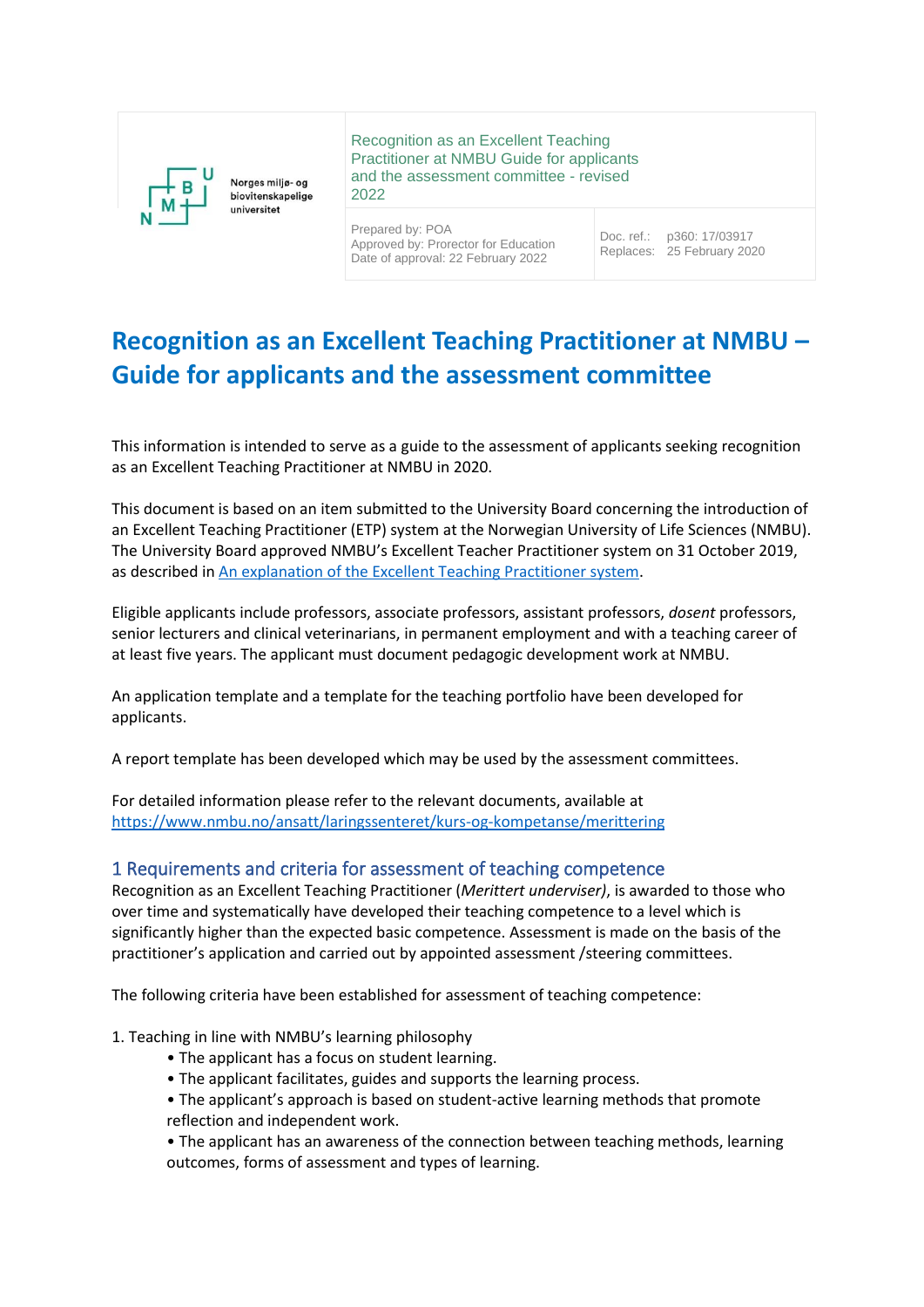• The applicant contributes to ensuring that the students are active participants in the academic/research environment, internally and/or externally

2. A clear development over time

• The applicant has deliberately and systemically strived to develop his/her teaching, both in form and content, in order to support student learning.

• The applicant has ideas and plans for his/her continued development work and the further development of his/her own teaching competence and practice in future.

• The applicant can refer to good teaching results.

3. A scholarly approach

• The applicant plans, maps, assesses and modifies his/her teaching practice to support student learning in the best possible manner.

• The applicant reflects on his/her own teaching activity in light of university pedagogical theory and subject didactic knowledge

4. A collegial attitude and practice

• The applicant shares his/her teaching experience and results with students and colleagues at NMBU.

• The applicant communicates and shares his/her teaching experience and results through e.g. seminars, conferences, reports or articles/publications.

• The applicant actively contributes to the development of the study programme(s) and/or the development of teaching and quality of teaching.

A qualitative assessment is made pursuant to the criteria, with two key perspectives: the holistic approach of the applicant and the integration of knowledge and teaching practice.

## 2. Application and teaching portfolio – Excellent Teaching Practitioner

Applicants shall prepare a teaching portfolio to provide a picture of how they over time, systematically, deliberately and based on knowledge of learning, have developed their teaching practice to help promote student learning, thereby documenting that they meet all four criteria.

Templates have been prepared for the ETP application and ETP teaching portfolio, see Appendix 1.

## 3. Assessment of applications for recognition of ETP status

The ETP award system of NMBU uses the [Scholarship of Teaching and Learning \(SoTL\)](https://www.idunn.no/uniped/2011/03/scholarship_of_teaching_and_learning_sotl_i_norge_pedago) as its theoretical foundation. SoTL emphasises the equal status of research/artistic work and education. The objective is that educators, based on the existing theory and knowledge, keep student learning in focus. Reflection on own practice and documentation of experience and sharing of knowledge in teaching environments are important elements.

The ETP system at NMBU is based on [NMBU's learning philosophy](https://www.nmbu.no/ansatt/laringssenteret/kurs-og-kompetanse/laringsfilosofi) and shall serve to support this philosophy. The learning philosophy represents a view on learning whereby learning is created through the interaction between the teacher and the student and between students, and where student learning is kept in focus. See also section 1 *Requirements and criteria for assessment of teaching competence.*

An assessment is made on the basis of the practitioner's application and is carried out by appointed assessment/steering committees.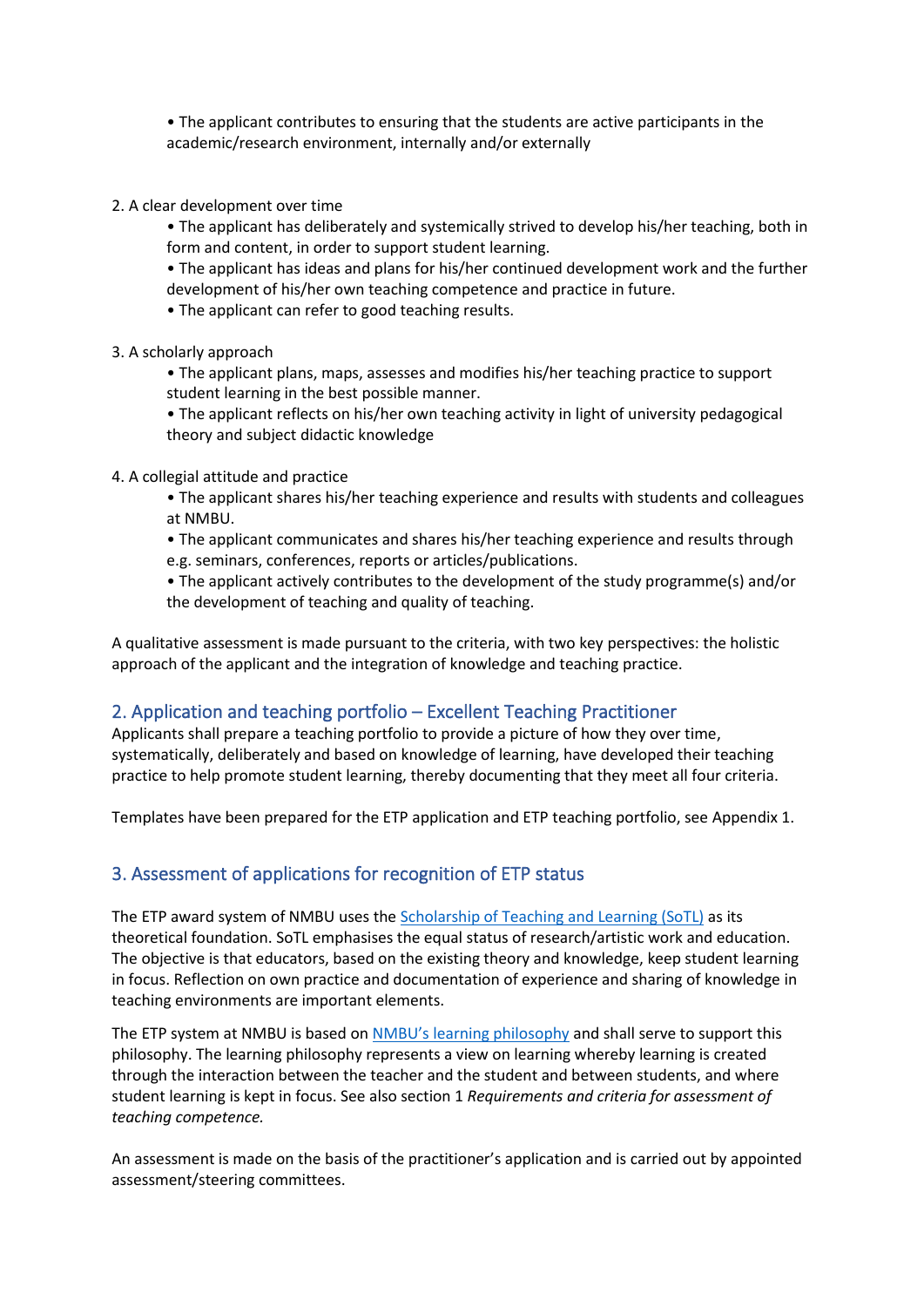An important objective of this system is to support the practitioner's development as a teacher. Therefore, the committee's report, whether it recommends awarding the ETP status or not, shall provide good feedback to the applicant with a view to further development.

In order to qualify as an ETP, the applicant must to some extent meet all the criteria and document the extent and nature of this compliance through the application and teaching portfolio with supporting documents. Recognition of ETP status requires that there can be no doubt that the criteria are met.

The applicant shall be assessed against all points in the criteria, and the report should describe and assess the applicant's qualifications against each criterion. A qualitative assessment is made pursuant to the criteria, with two key perspectives: The applicant's holistic approach and integration of knowledge and teaching practice.

All applicants will be called in to an interview. The applicant's interview shall complement the application and teaching portfolio, especially in relation to pedagogical views and teaching practice, and how these constitute an integrated whole. The interview shall largely be based on the submitted application so that the practitioner has an opportunity to elaborate on topics and give further examples.

The report shall conclude with a holistic assessment of the application and, if relevant, the interview, as well as a recommendation as to whether the applicant should be awarded the Excellent Teaching Practitioner status.

A report template has been prepared which may be used by the expert committees. See attachment 2.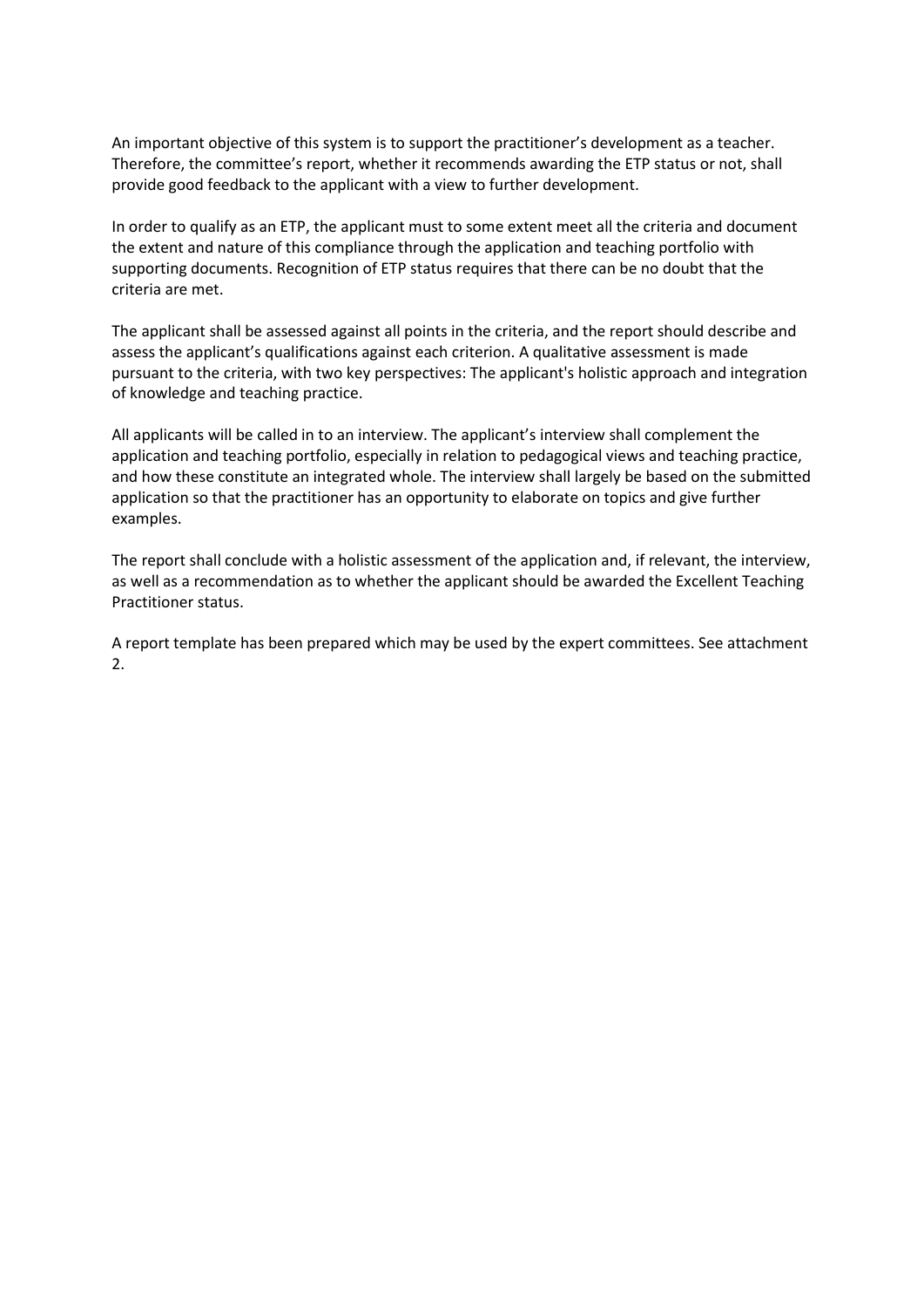# **Attachment 1: Templates for application and teaching portfolio – Excellent Teaching Practitioner**

Applicants shall prepare a teaching portfolio to provide a picture of how they over time, systematically, deliberately and based on knowledge of learning, have developed their teaching practice to help promote student learning, thereby documenting that they meet all four criteria.

# **1 Introduction of the application**

The introduction shall contain a brief summary of the applicant's competence and profile. Furthermore, the applicant shall briefly explain how he/she believes to have met the criteria that have been established for recognition as an excellent teaching practitioner.

Extent: approximately 1-2 pages

# **2 Teaching CV**

Here is an example of how a teaching CV may be structured. The CV should focus on your teaching practice and competence as a teaching practitioner and it should be structured to support your application for recognition as an Excellent Teaching Practitioner. However, other ways of presenting a teaching CV may be more suitable for you. Use the template as a guide and adapt it to adequately highlight your specific qualifications and experience. Applicants who have been practising for a long time do not need to include all details of their teaching and supervision experience throughout their career. Activities from more than 10 years ago do not need to be included unless these have been important in the development of your competence.

| 2.1 Personal details |  |
|----------------------|--|
|----------------------|--|

| Name                            |  |
|---------------------------------|--|
| Address                         |  |
| Age                             |  |
| Phone                           |  |
| Mobile                          |  |
| Email                           |  |
| Website (if applicable)         |  |
| Level of qualification (current |  |
| position)                       |  |
| Field or profession             |  |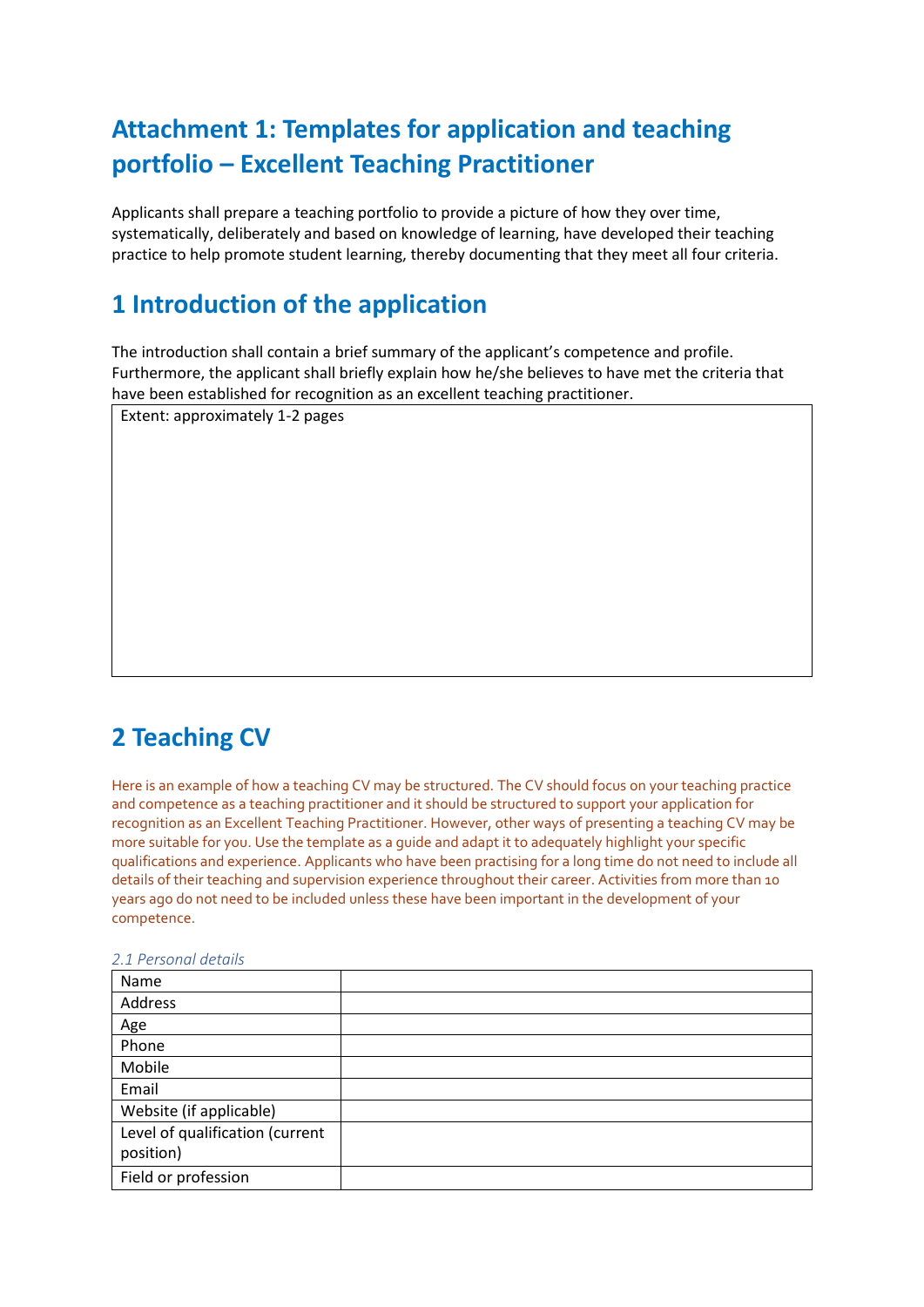### *2.2 Teaching qualifications*

| Type of education/course                                                                               | Time period | Institution |
|--------------------------------------------------------------------------------------------------------|-------------|-------------|
| Formal education via a course<br>in university pedagogy or<br>equivalent                               |             |             |
| Course in supervision                                                                                  |             |             |
| Other types of course or<br>formal qualifications in<br>different areas of teaching and<br>supervision |             |             |

## *2.3 Teaching experience, particularly highlighting choice of objectives, methods and assessment*

| Level                    | Level, course,<br>programme | Scope | Objectives,<br>methods,<br>assessment |
|--------------------------|-----------------------------|-------|---------------------------------------|
| Teaching experience: xxx |                             |       |                                       |
| Teaching experience: xxx |                             |       |                                       |
| Teaching experience: xxx |                             |       |                                       |
| Teaching experience: xxx |                             |       |                                       |
| Teaching experience: xxx |                             |       |                                       |
| Teaching experience: xxx |                             |       |                                       |

## *2.4 Supervision experience*

## Supervision of PhD students

| Name of PhD student and<br>thesis area | University | Date of<br>defence/date<br>of completion | Principal<br>supervisor<br>(cross off) | Co-<br>supervisor<br>(cross off) |
|----------------------------------------|------------|------------------------------------------|----------------------------------------|----------------------------------|
|                                        |            |                                          |                                        |                                  |
|                                        |            |                                          |                                        |                                  |
|                                        |            |                                          |                                        |                                  |
|                                        |            |                                          |                                        |                                  |
|                                        |            |                                          |                                        |                                  |
|                                        |            |                                          |                                        |                                  |
|                                        |            |                                          |                                        |                                  |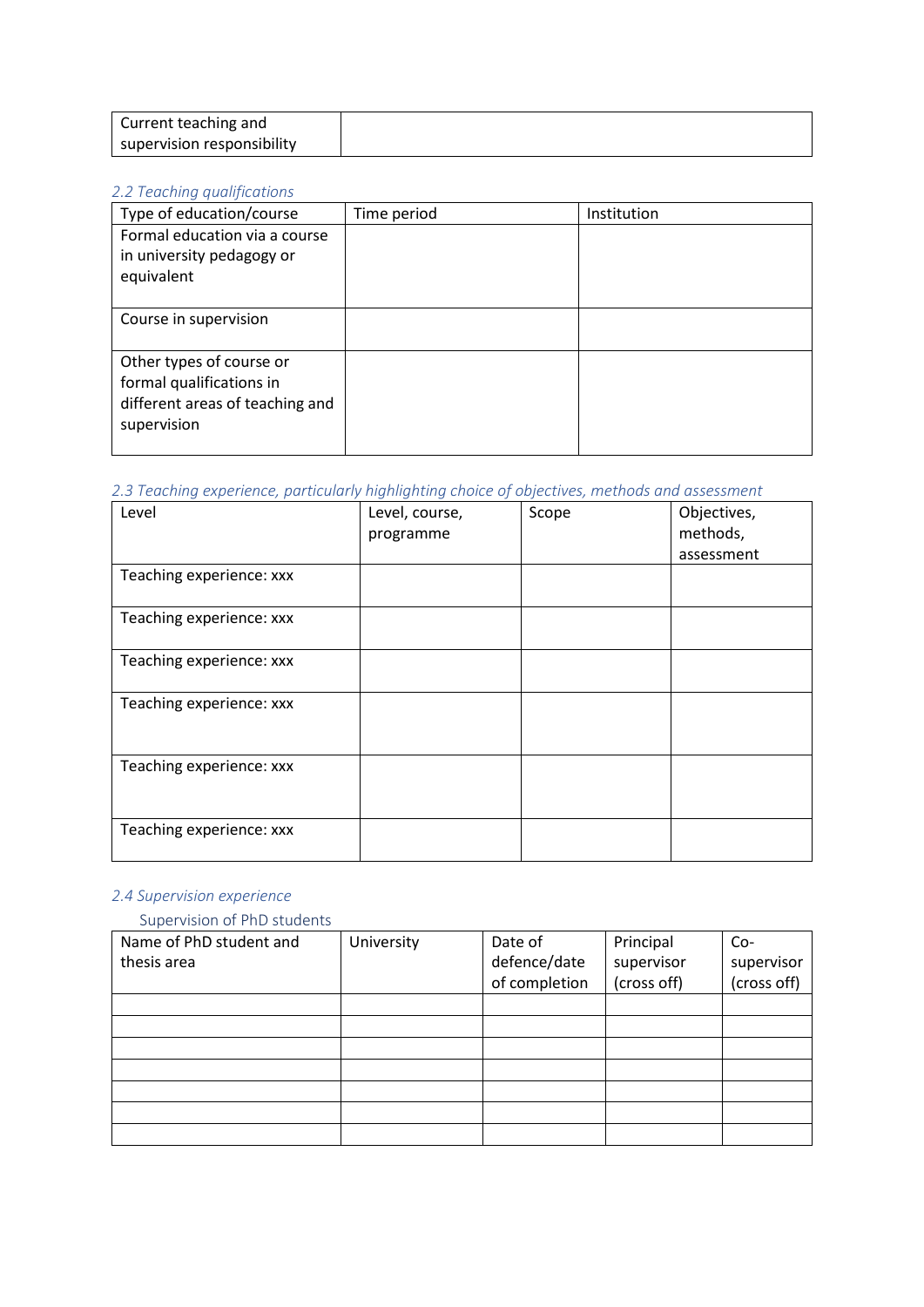#### Supervision of master's degree students

| Year | Number of master's degree | University |
|------|---------------------------|------------|
|      | students                  |            |
|      |                           |            |
|      |                           |            |
|      |                           |            |
|      |                           |            |
|      |                           |            |
|      |                           |            |
|      |                           |            |
|      |                           |            |
|      |                           |            |

#### Supervision of bachelor's degree students

| Year | Number of bachelor's degree<br>students | University |
|------|-----------------------------------------|------------|
|      |                                         |            |
|      |                                         |            |
|      |                                         |            |
|      |                                         |            |
|      |                                         |            |
|      |                                         |            |
|      |                                         |            |
|      |                                         |            |
|      |                                         |            |

#### *2.5 Experience of assessment/evaluation of teaching and education*

| Experience of<br>assessment/evaluation<br>of teaching and<br>education * | Level,<br>course,<br>programme | Scope | When | Role | At which<br>institution |
|--------------------------------------------------------------------------|--------------------------------|-------|------|------|-------------------------|
|                                                                          |                                |       |      |      |                         |
|                                                                          |                                |       |      |      |                         |

\*E.g. the number of external examiner assignments per year, mutual peer guidance, participation in PhD committees, participation in evaluation at faculty or university level in national or international contexts

#### *2.6 Educational development work*

| Development<br>experience* | Level, course, programme | Scope | When | Role | Institution |
|----------------------------|--------------------------|-------|------|------|-------------|
|                            |                          |       |      |      |             |
|                            |                          |       |      |      |             |

\*Examples: work on courses and study programmes, quality of education etc.

## *2.7 Experience sharing on teaching and supervision in the field*

| Type* | Scope | When | Role | Where |
|-------|-------|------|------|-------|
|       |       |      |      |       |
|       |       |      |      |       |
|       |       |      |      |       |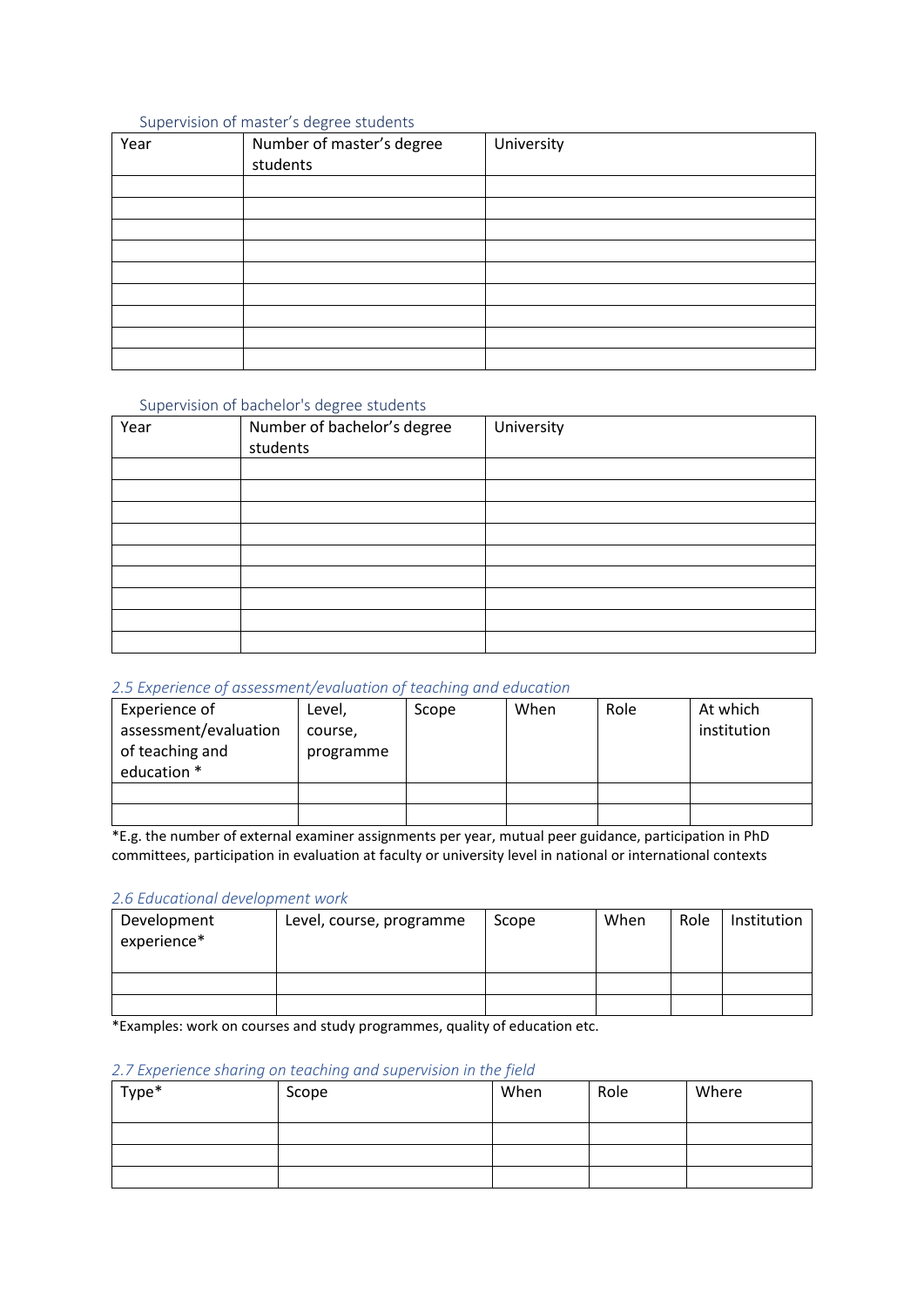\* Examples: Presentations, conferences, study trips of relevance to teaching

| Administration and<br>management of<br>education* | Scope | When | Role | Where |
|---------------------------------------------------|-------|------|------|-------|
|                                                   |       |      |      |       |
|                                                   |       |      |      |       |

#### *2.8 Administration and management of education*

\*E.g. experience as an education manager, participation on programme councils, other committees relating to education, course coordination etc.)

#### *2.9 Reference list of teaching-related publications*

| Publication | <b>Publication channel</b> | When | Number<br>of pages | Language |
|-------------|----------------------------|------|--------------------|----------|
|             |                            |      |                    |          |
|             |                            |      |                    |          |

# **3 Pedagogical reflection note**

The pedagogical reflection note is a personal document intended to document the applicant's qualifications in relation to the four criteria areas. It must set out the practitioner's reflections on learning and teaching, based on his/her experience and knowledge, and supported by theories and research on learning.

*Scope:* The total scope of the note should not exceed 10 pages.

*Language:* The reflection part may be written in English or Norwegian.

*Concrete examples:* The reflection note must be based on concrete and relevant examples from the applicant's teaching practice. Reasons must be provided for the choice of examples. Examples are a key element of the reflection note since examples themselves can shed light on the extent to which several of the criteria have been met.

The note should provide insight into:

- Reflection on the pedagogical and didactical views that serve as the foundation for teaching and supervision work.
- An explanation of how the applicant understands the relationship between learning and teaching in his/her teaching practice.
- An explanation of how the applicant has evaluated his/her own teaching and supervision practice and what bearing this evaluation has had on his/her teaching and supervision and the development of his/her teaching and supervision.
- Reflection on how the applicant has developed his/her view on learning and teaching practice over time, and how he/she plans to develop his/her teaching in future (plan for the further development of his/her teaching activities and qualifications, in addition to which areas for development he/she has identified)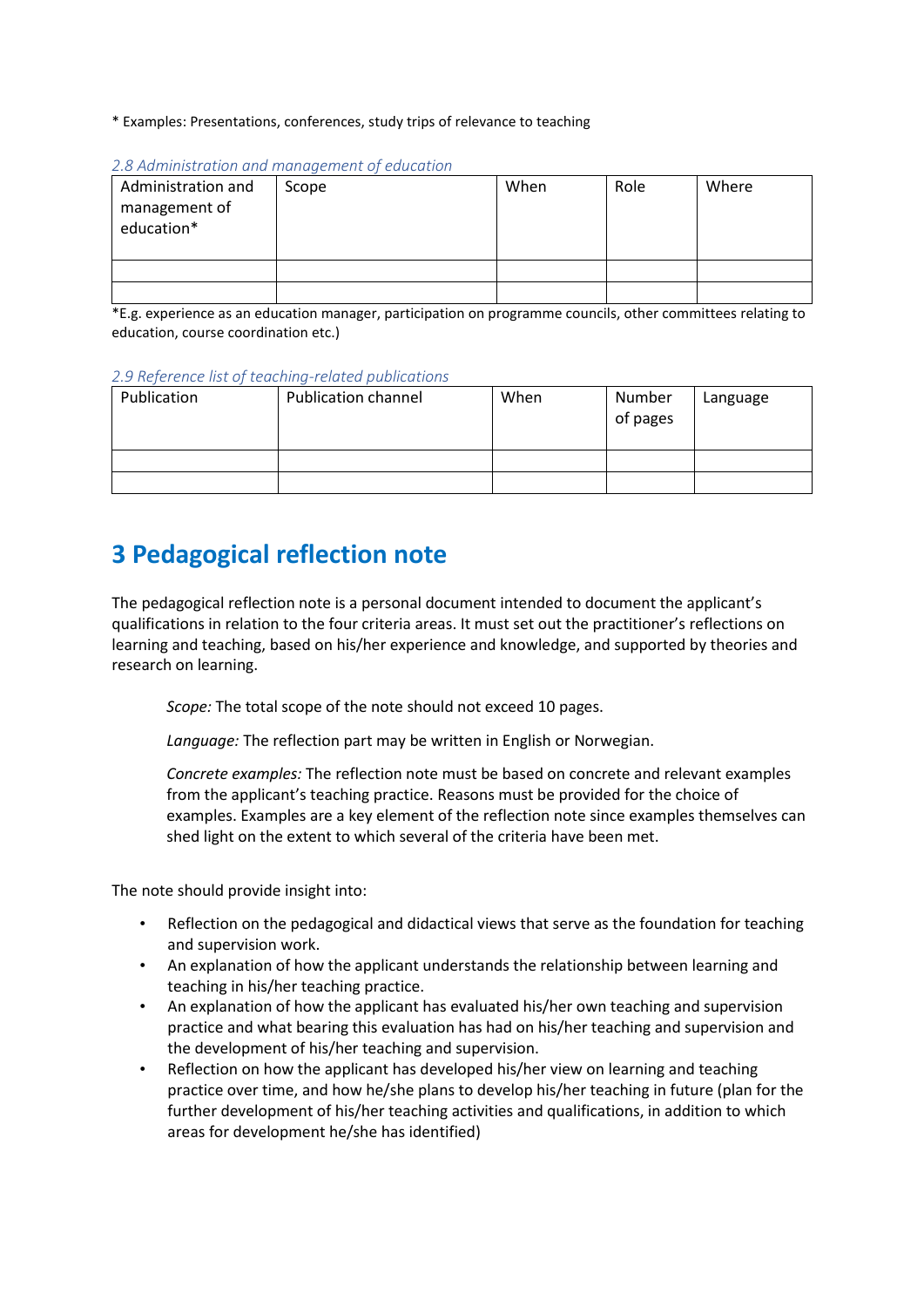# **4 Documentation that supports the reflection note and CV**

- Diplomas, course certificates, sources that document and support sections 2.2-2.9 in the CV.
- Sources that support the content of the reflection note and examples from own teaching.
- Feedback from others on planning, implementation and evaluation of teaching and supervision (peer guidance, student evaluations in the past three years/other evaluations etc.)

Number of enclosures: maximum 15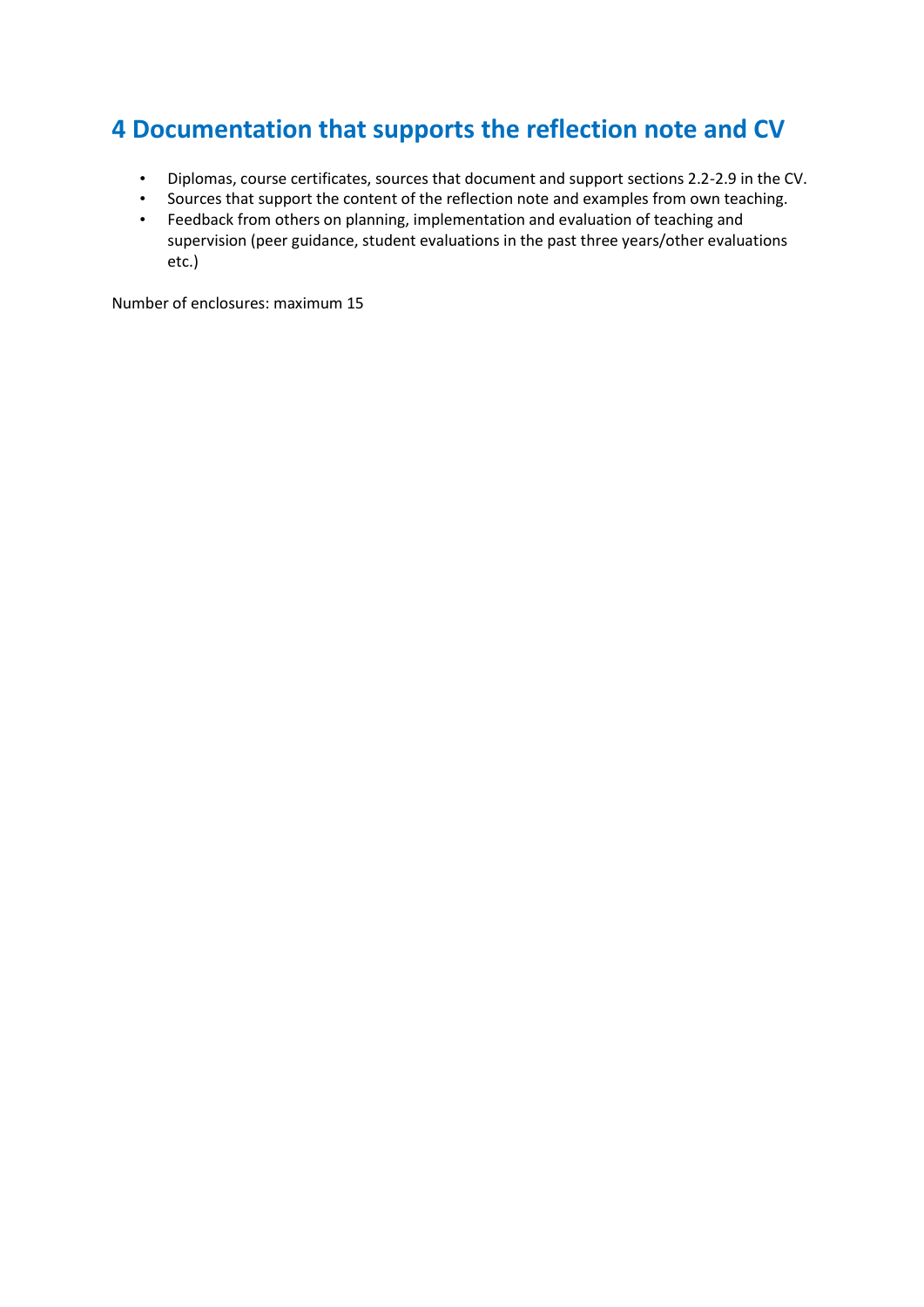# Report template for the assessment committee: Assessment of application for recognition as an Excellent Teaching Practitioner

Aid for the assessment committee. The committee may choose to use this template or develop its own format.

Contents:

- 1. Personal details
- 2. Formal requirements for applicants
- 3. Formal requirements for the application
- 4. Assessment against the criteria
- 5. Assessment of holistic approach and integration of knowledge and teaching practice.

## **1 Personal details**

| Name of applicant                |  |
|----------------------------------|--|
| The applicant's competence level |  |
| The applicant's field/profession |  |

### **2 Formal requirements for applicants**

| The applicant has at least 5 years of teaching    |  |
|---------------------------------------------------|--|
| experience within higher education                |  |
| The applicant is a permanent employee             |  |
| The applicant belongs to one of the following job |  |
| categories: professor, associate professor,       |  |
| assistant professor, dosent professor, senior     |  |
| lecturer and clinical veterinarian                |  |

#### **3 Formal requirements for the application**

| The application was submitted by the deadline.       |  |
|------------------------------------------------------|--|
| The application includes a cover letter providing a  |  |
| brief summary of the applicant's competence and      |  |
| profile. Furthermore, the applicant must briefly     |  |
| describe why he/she believes to have met the         |  |
| criteria that have been established for an Excellent |  |
| Teaching Practitioner.                               |  |
| The application includes a reflection note of        |  |
| maximum 10 pages, the content of which meets         |  |
| the documentation requirements described in the      |  |
| call for applications.                               |  |
| A CV and documentation have been enclosed to         |  |
| support the letter and the note, the content of      |  |
| which meets the documentation requirements           |  |
| described in the call for applications.              |  |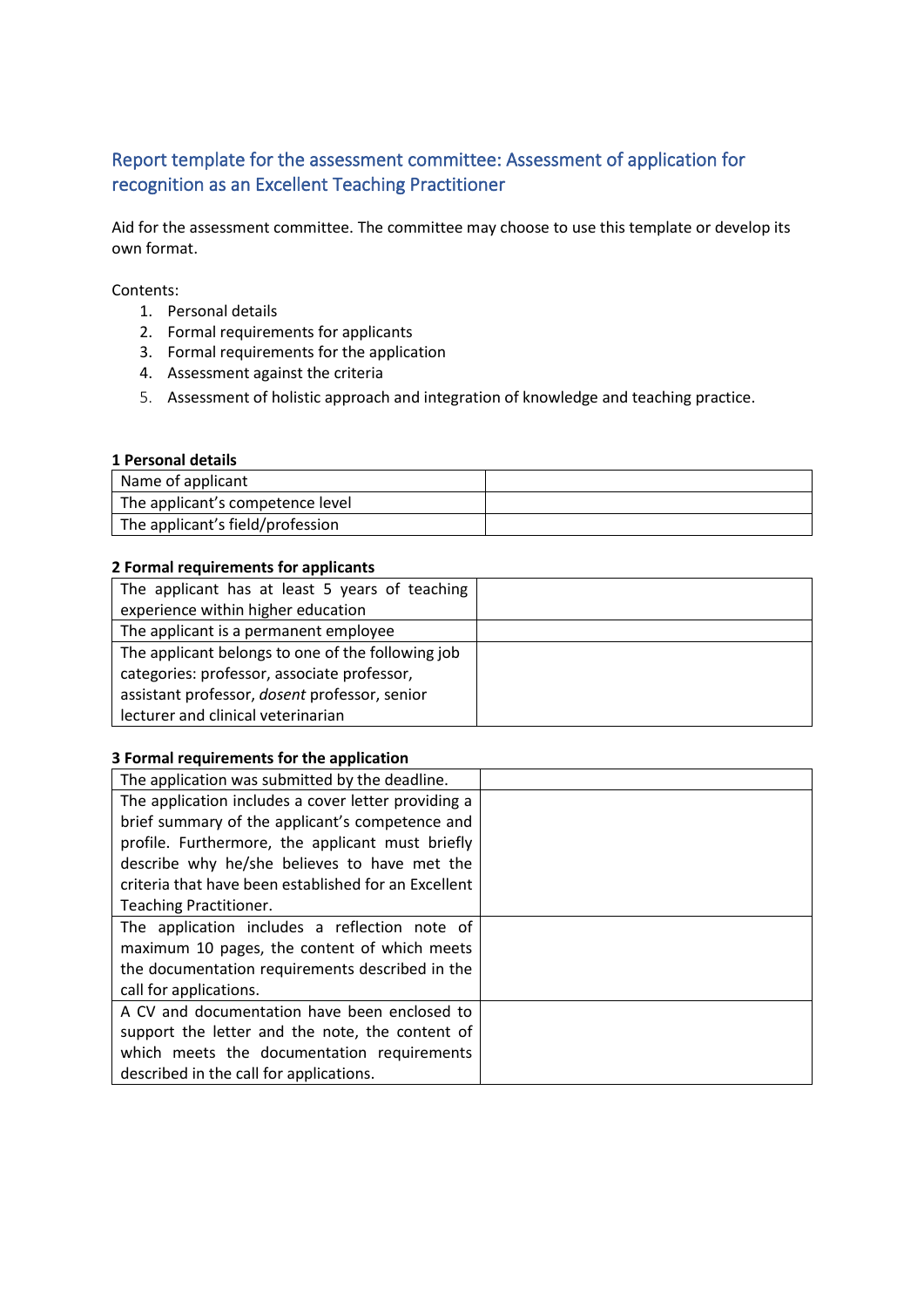## **4 Assessment against the criteria**

Assessment of the criteria takes place on the basis of the reflection note and the information provided in the CV and pertaining documentation.

| Main criteria and sub-points                       | The committee has assessed whether the           |
|----------------------------------------------------|--------------------------------------------------|
|                                                    | application provides concrete and satisfactory   |
|                                                    | answers to the following questions               |
|                                                    |                                                  |
| 1. Teaching in line with NMBU's learning           | To what extent are the teaching initiatives      |
| philosophy                                         | described by the applicant based on              |
| . The applicant has a focus on student learning    | consideration for student learning?              |
| • The applicant facilitates, guides and supports   |                                                  |
| the learning process.                              | How does the applicant deal with the             |
| • The applicant's approach is based on student-    | connections between forms of teaching, forms     |
| active learning methods that promote reflection    | of assessment and learning outcomes in the       |
| and independent work.                              | teaching initiatives he/she has presented in the |
| • The applicant has an awareness of the            | application?                                     |
| connection between teaching methods,               |                                                  |
| learning outcomes, forms of assessment and         | How has the applicant contributed to ensuring    |
| types of learning                                  | that the students are active participants in the |
| . The applicant contributes to ensuring that the   | academic/research environment?                   |
| students are active participants in the            |                                                  |
| academic/research environment, internally          |                                                  |
| and/or externally                                  |                                                  |
|                                                    |                                                  |
| 2. A clear development over time                   | What role has consideration for student          |
| • The applicant has deliberately and               | learning played in the applicant's development   |
| systemically strived to develop his/her teaching,  | of his/her teaching over time?                   |
| both in form and content, in order to support      |                                                  |
| student learning                                   | To what extent does the applicant demonstrate    |
| • The applicant has ideas and plans for his/her    | an understanding of the complexity of student    |
| continued development work and the further         | learning? And to what extent does the            |
| development of his/her own teaching                | applicant demonstrate an ability to reflect on   |
| competence and practice in future.                 | and draw conclusions from student learning?      |
| • The applicant can refer to good teaching         |                                                  |
| results.                                           | What concrete plans does the applicant have      |
|                                                    | for the further development of teaching that     |
|                                                    | promotes learning?                               |
|                                                    |                                                  |
|                                                    |                                                  |
| 3. A scholarly approach                            | To what extent does the applicant model          |
| • The applicant plans, maps, assesses and          | his/her teaching on the research process: with   |
| modifies his/her teaching practice to support      | collection of data on how well the teaching      |
| student learning in the best possible manner.      | promotes student learning, analysis of the data  |
| • The applicant reflects on his/her own teaching   | and changing the teaching on the basis of the    |
| activity in light of university pedagogical theory | results?                                         |
| and subject didactic knowledge                     |                                                  |
|                                                    | To what extent does the applicant refer to       |
|                                                    | research on learning and teaching that is        |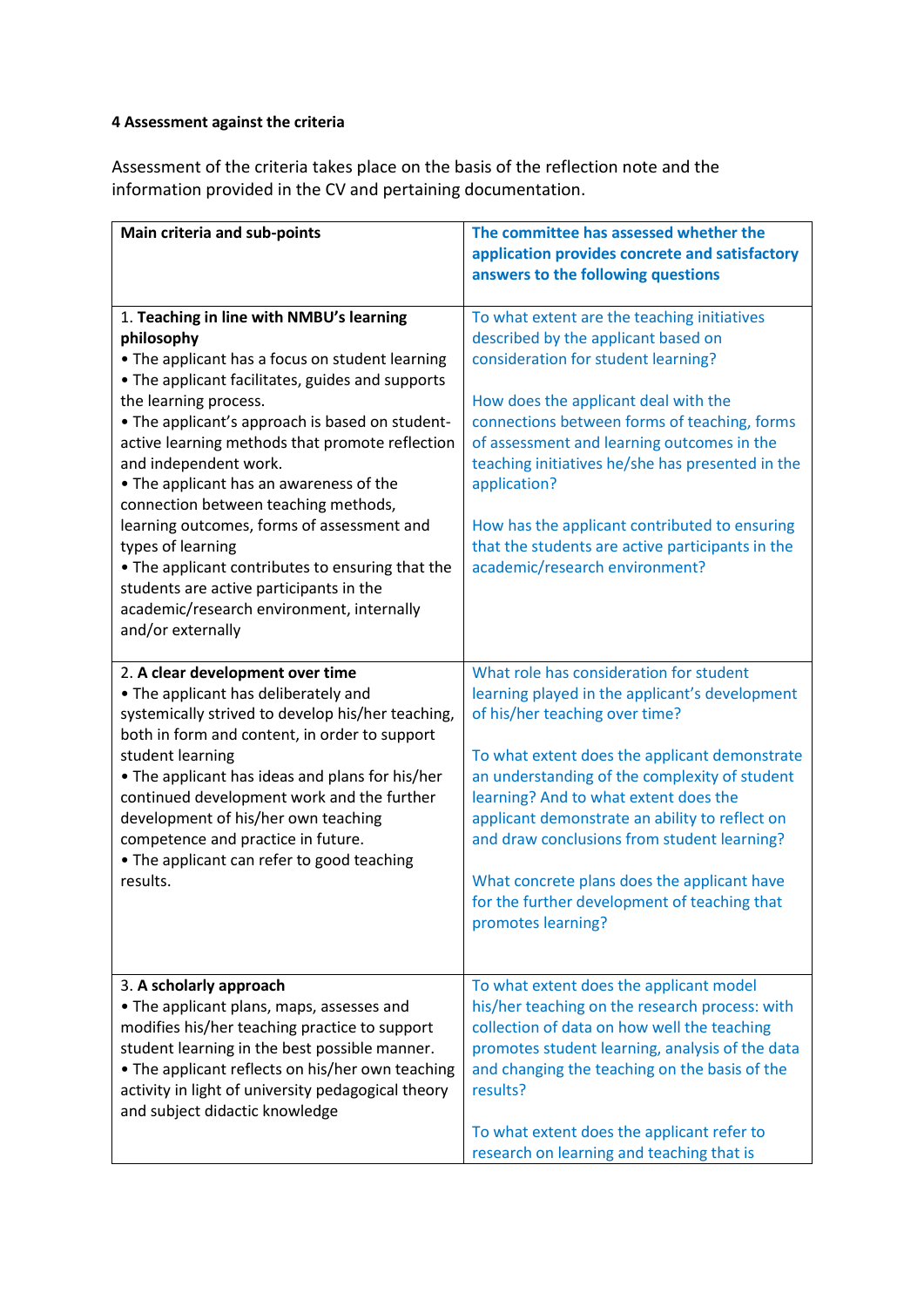|                                                 | relevant to the challenges the applicant is<br>interested in? |
|-------------------------------------------------|---------------------------------------------------------------|
| 4. A collegial attitude and practice            | Does the applicant actively contribute to a                   |
| • The applicant shares his/her teaching         | collegial community in connection with the                    |
| experiences and results with students and       | development of teaching?                                      |
| colleagues at NMBU.                             |                                                               |
| • The applicant communicates and shares         | Does the applicant participate in academic                    |
| his/her teaching experience and results through | discussion of teaching and learning in higher                 |
| e.g. seminars, conferences, reports or          | education, beyond his/her own environment?                    |
| articles/publications.                          |                                                               |
| • The applicant actively contributes to the     | Does the applicant actively contribute to the                 |
| development of the study programme(s) and/or    | development of study programme(s) and/or                      |
| the development of teaching and quality of      | the development of teaching and quality of                    |
| teaching.                                       | teaching at NMBU?                                             |
|                                                 |                                                               |

The committee assesses the degree to which the application meets each individual criterion, on the following scale:

- Does not meet the criterion
- Does not meet the criterion to a sufficient extent
- Meets the criterion to a sufficient extent
- Meets the criterion to a great extent

The application must meet all four criteria to a sufficient extent or to a great degree in order to qualify for recognition as ETP.

### **5 Assessment of holistic thinking and integration of knowledge and teaching practice**

The assessment of holistic thinking and integration of knowledge and teaching practice must be made on the basis of the documentation as a whole, where the applicant describes, reflects on and motivates his/her teaching activity in relation to student learning. Examples from his/her teaching are a key element of the application since examples themselves can shed light on the extent to which the criteria have been met. In addition, the teaching must be seen in a framework of pedagogical knowledge, see the main criteria above.

SoTL emphasises the equal status of research and education. The objective is that educators, based on existing knowledge, place student learning in focus. Reflection on own practice and documentation of experience and sharing of knowledge in teaching environments are important elements.

Once the SoTL perspective on education becomes more widespread, there will be more research on education and student learning and more arenas for sharing knowledge. SoTL connects the research to the academic environment – it is there the development of knowledge and terminology will take place, as well as, to a lesser extent, in traditional teaching environments.

This means that SoTL emphasises a *research-based teaching practice*. This is also a key element in NMPU's ETP system and permeates all four criteria areas.

The model below has been developed through a research project which studied the first three rounds of the Pedagogical Academy at Lund University [\(Antman & Olsson, 2007\)](https://srhe.tandfonline.com/doi/full/10.1080/21568235.2013.778041#https://srhe.tandfonline.com/doi/full/10.1080/21568235.2013.778041).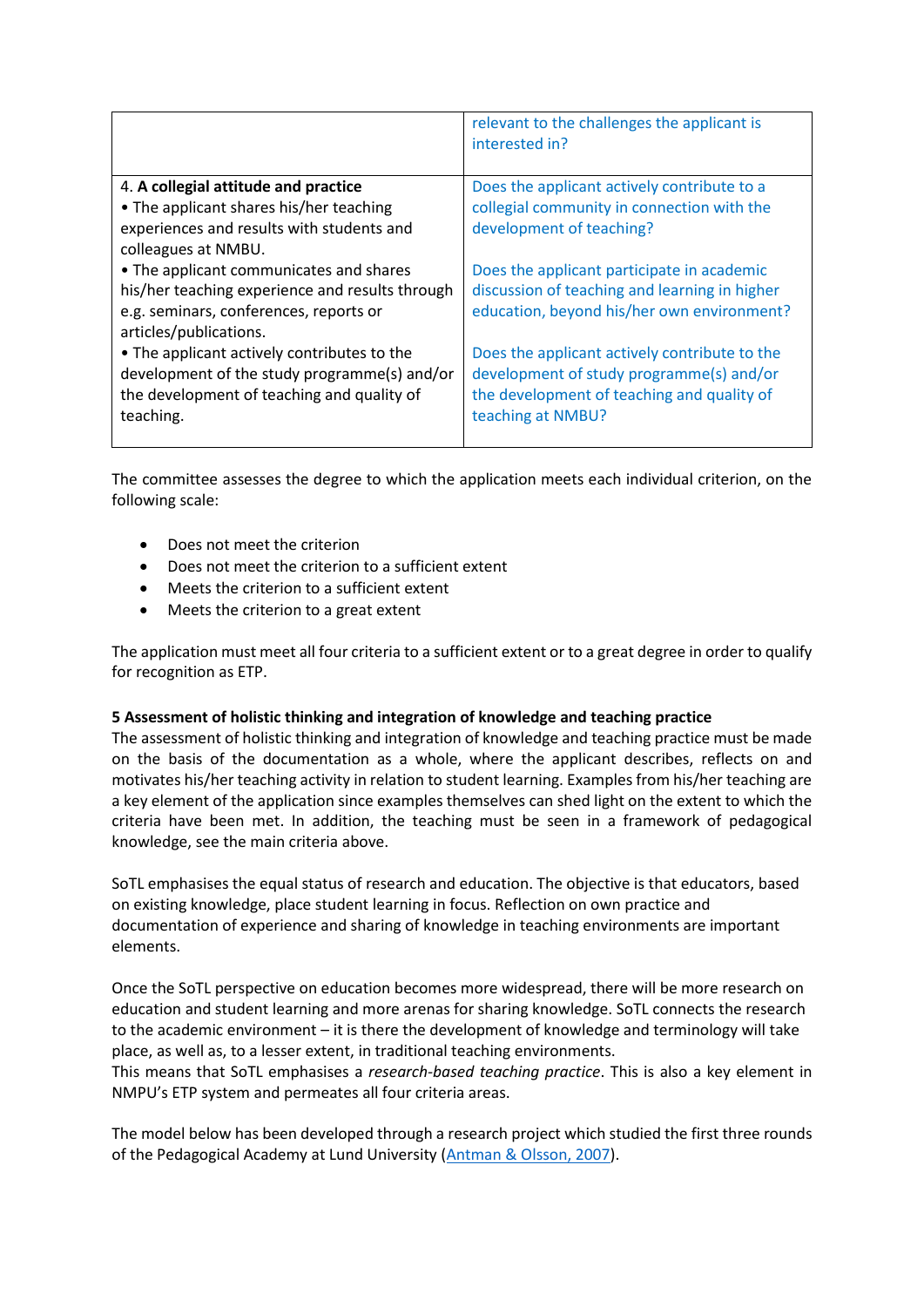The criteria are essential for the qualitative assessment of teaching competence. An overall assessment may also be made within these criteria, on the basis of *theory and pedagogical practice*, and how well these perspectives are integrated with each other.



| <b>TEORI</b>                                    | <b>THEORY</b>                               |  |
|-------------------------------------------------|---------------------------------------------|--|
| Kompleksiteten i det pedagogiske resonnement    | The complexity of the pedagogical reasoning |  |
| PEDAGOGISK PRAKSIS                              | <b>TEACHING PRACTICE</b>                    |  |
| Refleksjon rundt undervisning og læring         | Reflection on teaching and learning         |  |
| Integrert forståelse                            | Integrated understanding                    |  |
| Strukturert kunnskap                            | Structured knowledge                        |  |
| Fragmentert kunnskap                            | Fragmented knowledge                        |  |
| Ureflektert og intituitiv praksis               | Unreflective and intuitive practice         |  |
| Informert og delvis reflektert praksis - men    | Informed and partly reflective practice -   |  |
| hovedsakelig uten kunnskaps- og erfaringsdeling | however, mainly without sharing knowledge   |  |
| med andre                                       | and experience with others                  |  |
| Avansert reflektert praksis<br>(delvis<br>- med | Advanced reflective practice - with (partly |  |
| offentlig) kunnskaps- og erfaringsdeling med    | public) sharing of knowledge and experience |  |
| andre                                           | with others                                 |  |